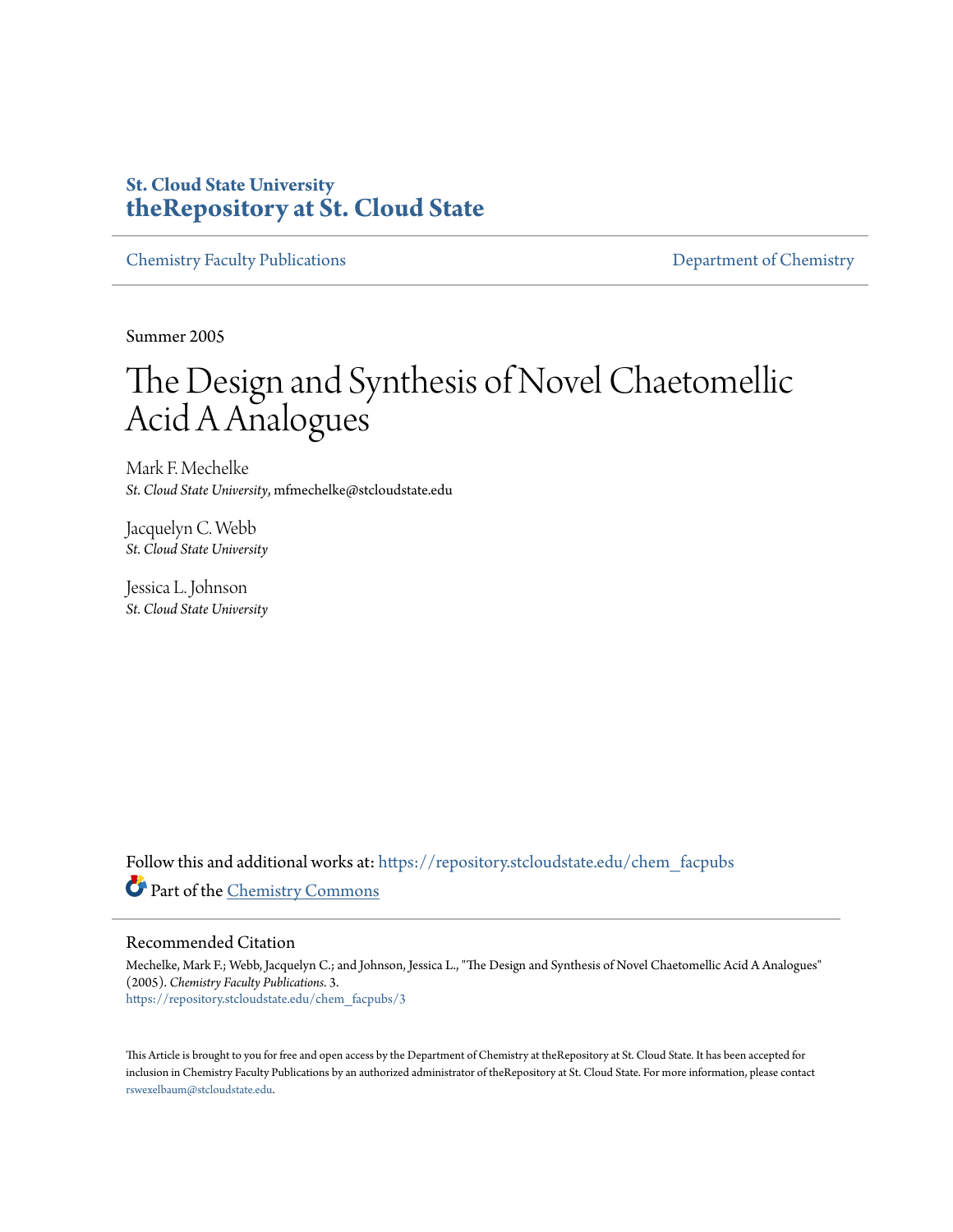## **THE DESIGN AND SYNTHESIS OF NOVEL CHAETOMELLIC ACID A ANALOGUES**

Mark F. Mechelke†, Jacquelyn C. Webb\*, and Jessica L. Johnson\*

Department of Chemistry, St. Cloud State University, 720 Fourth Avenue South, St. Cloud, MN 56301, mfmechelke@stcloudstate.edu

#### **Abstract**

**Chaetomellic acid A is an alkyl dicarboxylic acid isolated from the fermentation of** *Chaetomella acutiseta***. Chaetomellic acid A has been shown to be a potent, highly specific inhibitor of RAS farnesyl protein transferase (FPTase). The association between RAS proteins and cancer has made chaetomellic acid A a potential chemotherapeutic agent. Two novel chaetomellic acid A analogues have been prepared that incorporate aromatic rings in the alkyl tail. It is anticipated that these compounds will bind more tightly to the FPTase active site than the natural product due to intermolecular interactions between the aromatic rings in the tail and the aromatic amino acid residues that have been shown to line the enzyme pocket.**

Keywords: Cancer, Chaetomellic acid A, Farnesyl protein transferase, Farnesyl pyrophosphate mimetics, RAS proteins

#### **Introduction**

*Ras* genes encode for RAS proteins which are initially found in the cell cytosol. In order to perform their function as a molecular switch for cell growth, RAS proteins must first become membrane bound. This occurs through a series of post-translational modifications (1-3). The key step in RAS membrane association is the addition of a fifteen carbon, farnesyl chain to the RAS protein catalyzed by the enzyme farnesyl protein transferase (FPTase). An intense interest in RAS proteins and FPTase has arisen since the discovery of mutant RAS proteins in approximately 30% of all human cancers (4). It has been shown that mutant RAS proteins that cannot be farnesylated, do not induce malignant transformation (5). Therefore, FPTase inhibitors have become attractive targets as potential chemotherapeutic agents.

Since its isolation in 1993 (6), chaetomellic acid A [**1**] has been synthesized via multiple routes (7- 15) and shown to be a potent and highly specific inhibitor of FPTase (IC<sub>50</sub> human FPTase = 55 nM). Chaetomellic acid A is a competitive inhibitor of FPTase, mimicking the enzymes natural substrate, farnesyl pyrophosphate (FPP). While most research in the area of FPP mimetics has focused on modifications to the biologically labile diphosphate "head" (16-21), manipulation of the hydrophobic farnesyl "tail" has also been shown to influence binding to the enzyme active site. For example, the presence of a benzoylbenzyl group in the "tail" of an FPP mimetic gives a slight increase (1.5-fold) in the binding affinity for FPTase (22). This data along with the publication of a crystal structure of FPTase (23,24), revealing a hydrophobic pocket lined with ten aromatic amino acid residues that accepts the terpenoid chain, has led to the hypothesis that the addition of aromatic rings into the hydrophobic "tail" will enhance the binding affinity of FPP analogues. To prove this hypothesis, two analogues of chaetomellic acid A have been prepared (Figure 1). One analogue incorporates one aromatic ring in the alkyl "tail" [**2**] and the other analogue incorporates two aromatic rings [**3**]. Molecular modeling studies show that both of these analogues, **2** and **3**, are similar in length to the natural product [**1**], 22.019 Å, 21.86 Å, and 22.031 Å respectively (25). It is anticipated that these compounds will be better FPTase inhibitors than chaetomellic acid A, thus illuminating the

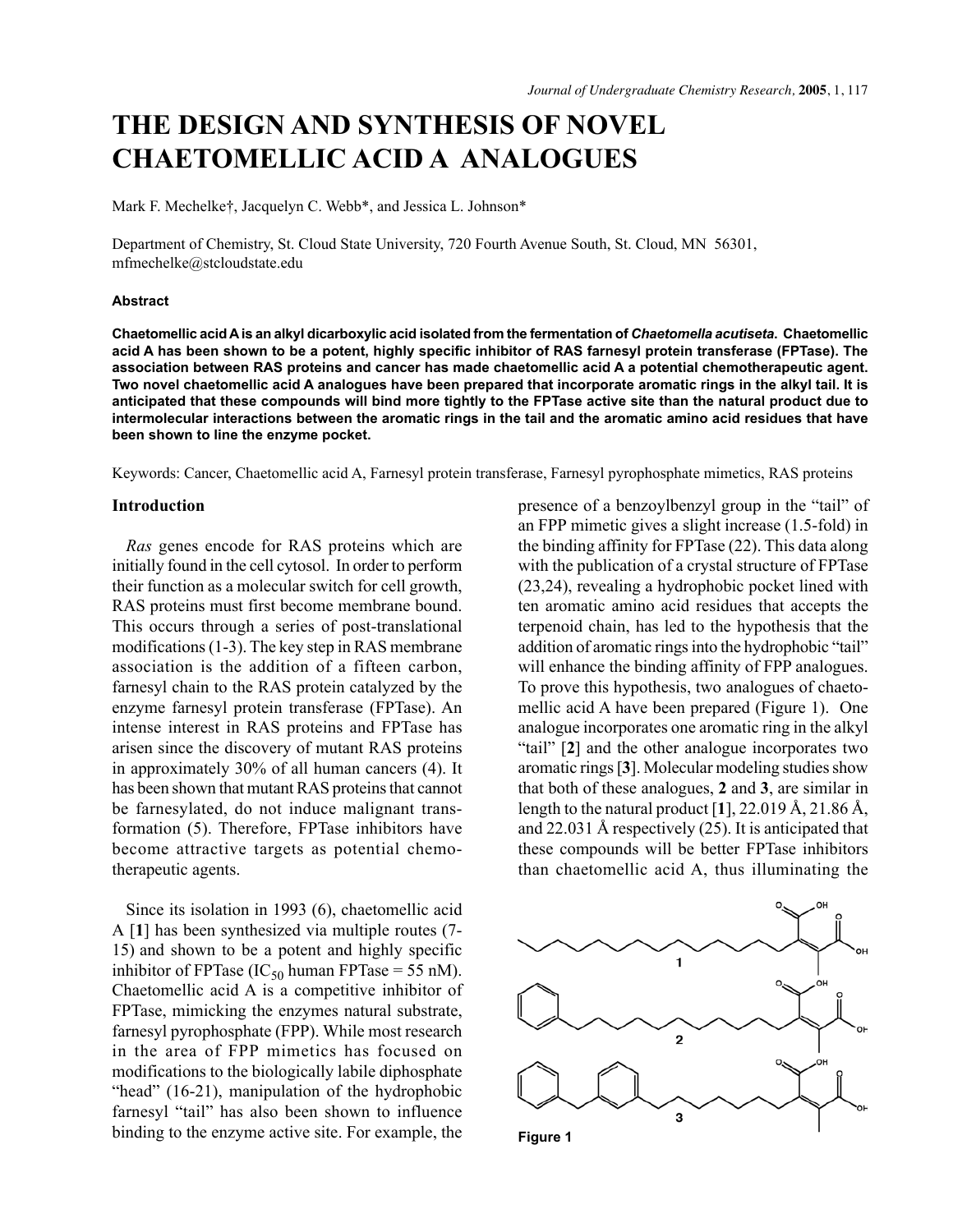

**Scheme 1.**

importance of nonbonding interactions in enzymatic recognition of the hydrophobic "tail".

#### **Experimental**

Tetrahydrofuran (THF) was distilled from sodium/ benzophenone immediately prior to use, while dichloromethane was freshly distilled from calcium hydride. All reactions in these solvents were conducted in oven-dried glassware under a positive pressure of nitrogen. Column chromatography was performed on 230-400 mesh silica gel. NMR spectra  $(1H NMR at 300 MHz and 13C NMR at 75 MHz)$ were recorded on a JEOL 300 MHz NMR spectrometer (JEOL-USA, Inc. Peabody, MA) with  $CDCl<sub>3</sub>$  solvent. High-resolution mass spectra were obtained on a Bruker BioTOF II mass spectrometer (Bruker Daltonics Inc. Billerica, MA) at the University of Minnesota Mass Spectrometry Service Laboratory. All starting chemicals were purchased from Aldrich (Milwaukee, WI) and used as received.

#### **11-phenyl-10-undecen-1-ol [5]**

A mixture of tetrahydropyran **4** (26) (3.42 g, 10.7 mmoles) and triphenylphosphine (3.33 g, 12.7) mmoles) was placed in a flame-dried 50 mL roundbottom flask fitted with a reflux condenser and stirred at 120oC for 1 hour. Upon generation of the phosphonium salt, the reaction mixture was cooled

to 75oC and 30 mL of THF was added through the reflux condenser. The resulting solution was vigorously stirred and allowed to cool to room temperature. Once at room temperature, the solution was treated with *n*-BuLi (5.4 mL of a 2.5 M solution in hexanes, 13.5 mmol) to generate the ylide (red color). The mixture was allowed to stir for 5 minutes and then benzaldehyde was added dropwise (1.3 mL, 12.8 mmol). The Wittig reaction was allowed to stir for 1 hour and then subsequently quenched with 1 M HCl and extracted with dichloromethane. The combined organic extracts were dried over sodium sulfate and concentrated *in vacuo*. The crude oil obtained in this manner was placed in anhydrous methanol (20 mL) and treated with *p*-toluenesulfonic acid (246 mg, 1.29 mmol). The reaction mixture was allowed to stir overnight (15 hours) and then concentrated directly under vacuum to

provide a yellow oil. Final purification by column chroma-tography (60:40 hexanes:ethyl acetate) afforded 11-phenyl-10-undecen-1-ol [**5**] as a 1.7:1.0 mixture of *cis*:*trans* isomers (1.93 g, 74%): 1H NMR δ 7.39-7.14 (m, 5H), 6.41 (d, 1H, *J* = 11.8 Hz, *cis*), 6.38 (d, 1H, *J* = 15.7 Hz, *trans*), 6.22 (dt, 1H, *J* = 15.9, 6.6 Hz, *trans*), 5.66 (dt, 1H, *J* = 11.5, 7.4 Hz, *cis*), 3.63 (t, 2H, *J* = 6.6 Hz), 2.32 (m, 2H, *cis*), 2.20 (m, 2H, *trans*), 1.61-1.21 (m, 14H).

#### **11-phenyl-1-undecanol [6]**

A solution of alkene **5** (53 mg, 0.22 mmol) in anhydrous methanol (2 mL) was placed in a 5 mL round-bottom flask and treated with 5% palladium on carbon (43 mg, 0.020 mmol). The flask was placed under a hydrogen atmosphere by using a hydrogen balloon and allowed to stir for 3 hours. The reaction mixture was filtered through celite and silica gel (diethyl ether rinse) and concentrated *in vacuo* to afford 11-phenyl-1-undecanol [**6**] as a clear oil which solidifies to a white solid when placed in the freezer (50 mg, 94%): 1H NMR δ 7.30-7.14 (m, 5H), 3.64 (t, 2H, *J* = 6.6 Hz), 2.60 (t, 2H, *J* = 7.7 Hz), 1.58 (m, 2H), 1.44 (br s, 1H), 1.37-1.22 (m, 16H); 13C NMR δ 143.0, 128.5 (2C), 128.3 (2C), 125.6, 63.2, 36.1, 32.9, 31.6, 29.7-29.4 (6C), 25.8; HRMS calcd for  $C_{17}H_{28}O (M + Na)^{+}$  271.397, found 271.2025.

#### **11-phenyl-1-undecanal [7]**

Alcohol **6** (720 mg, 2.90 mmol), pyridinium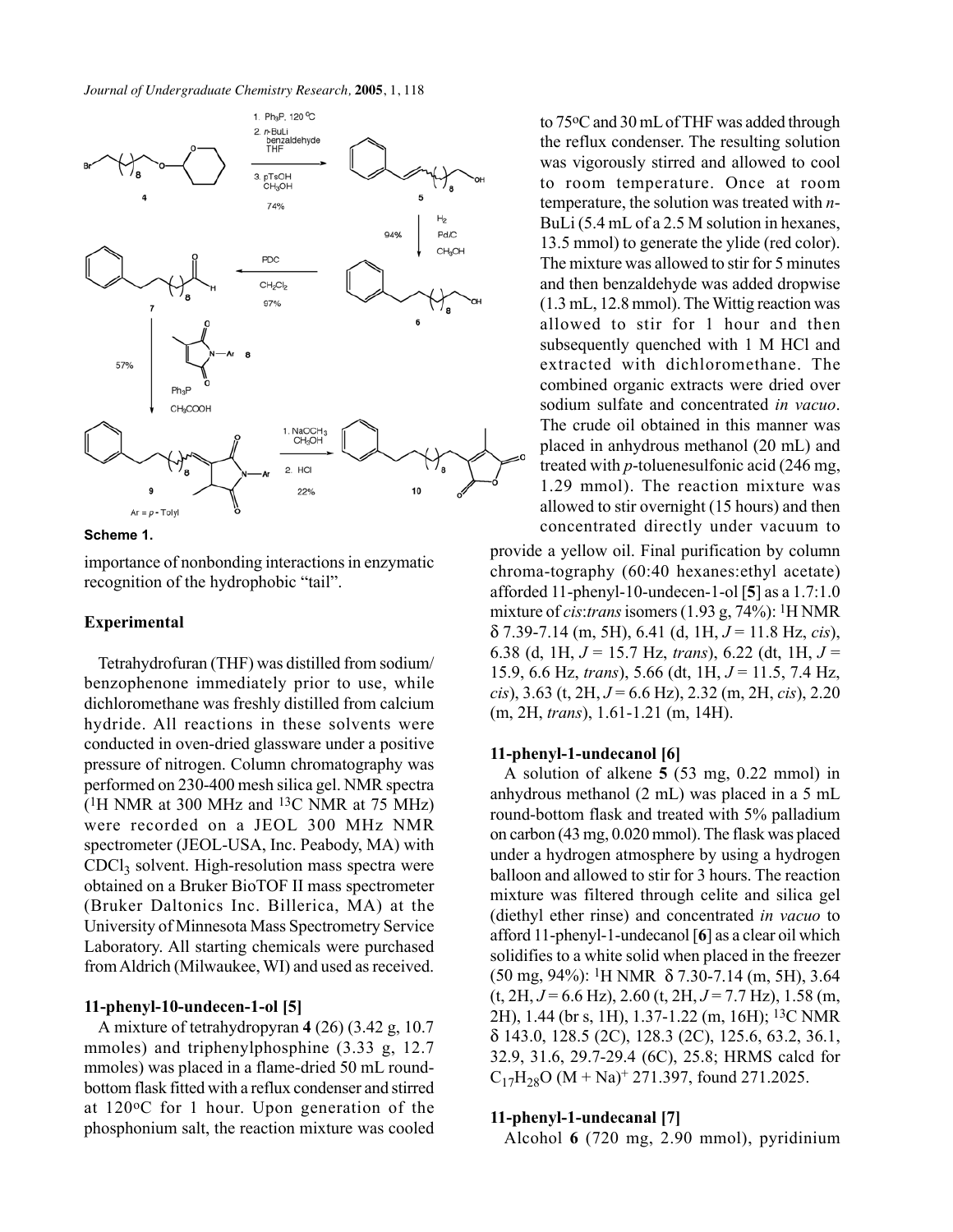

dichromate (PDC) (1.64 g, 4.35 mmol), and dichloromethane (25 mL) were placed in a flamedried 50 mL round-bottom flask and allowed to stir overnight (17 hours). The resulting suspension was diluted with ether and filtered through a thin layer of celite and silica gel. The filtrate was concentrated under vacuum and purified by column chromatography (80:20 hexanes:ethyl acetate) to afford aldehyde **7** (690 mg, 97%): 1H NMR δ 9.76 (t, 1H, *J* = 1.6 Hz), 7.32-7.12 (m, 5H), 2.60 (t, 2H, *J* = 7.4 Hz), 2.41 (dt, 2H, *J* = 1.9, 7.3 Hz), 1.67-1.54 (m, 2H), 1.28 (br s, 14H); 13C NMR δ 203.1, 143.0, 128.5 (2C), 128.3 (2C), 125.6, 44.0, 36.1, 31.6, 29.6- 29.2 (6C), 22.2.

#### *N***-***p***-tolylsuccinimide [9]**

A mixture of aldehyde **7** (210 mg, 0.854 mmol), triphenylphosphine (235 mg, 0.896 mmol), and citraconimide **8** (27) (180 mg, 0.896 mmol) was placed in glacial acetic acid (5 mL) and heated to reflux with stirring overnight (17 hours). The acetic acid was removed under reduced pressure and the resulting oil was purified by column chromatography (85:15 hexanes:ethyl acetate). A 6.1:1.0 mixture of *E*:*Z* isomers of *N*-*p*-tolylsuccinimide **9** was obtained (210 mg, 57%): 1H NMR δ 7.33-7.16 (m, 9H), 6.94 (dt, 1H,  $J = 2.2$ , 8.0 Hz, E), 6.24 (dt, 1H,  $J = 1.9, 7.7$ Hz, *Z*), 3.51-3.42 (m, 1H, *E*), 3.42-3.32 (m, 1H, *Z*), 2.93-2.79 (m, 2H, *Z*), 2.64 (t, 2H, *J* = 7.4 Hz), 2.41 (s, 3H), 2.40-2.21 (m, 2H, *E*), 1.72-1.58 (m, 2H), 1.54 (d, 3H, *J* = 7.4 Hz, *E*), 1.49 (d, 3H, *J* = 7.4 Hz, *Z*), 1.33 (br s, 14H).

#### **Anhydride [10]**

Sodium metal (130 mg, 5.65 mmol) and anhydrous methanol (10 mL) were mixed together to generate a 0.565 M solution of sodium methoxide *in situ*. Succinimide **9** (170 mg, 0.394 mmol) was placed in a 10 mL roundbottom flask and subsequently treated with the freshly prepared 0.565 M sodium methoxide solution (5.0 mL, 2.8 mmol). The resulting mixture was heated at reflux for 2 hours and then the methanol solvent was removed under vacuum. The resulting residue was acidified with 3 M HCl, extracted with diethyl ether, and concentrated. The crude yellow oil was purified by column chromatography (80:20 hexanes:ethyl acetate) to afford pure anhydride **10** (30 mg, 22%): 1H NMR δ 7.31-7.13 (m, 5H), 2.60 (t, 2H, *J* = 7.4 Hz), 2.45 (t, 2H, *J* = 7.4 Hz), 2.06 (s, 3H), 1.67-1.51 (m, 2H), 1.37-1.23 (m, 16H); 13C NMR δ 166.4, 166.0, 144.9, 143.0, 140.5, 128.5 (2C), 128.3 (2C), 125.6, 36.1, 31.6, 29.6, 29.6, 29.6, 29.5, 29.5, 29.4, 29.2, 27.7, 24.5, 9.6; HRMS calcd for  $C_{22}H_{30}O_3$  (M + Na)<sup>+</sup> 365.466, found 365.2096.

#### **Alkenol [13]**

In a similar procedure as described above for 11 phenyl-10-undecen-1-ol [**5**], THP ether **11** (26) (1.58 g, 5.96 mmol) and triphenyl phosphine (1.87 g, 7.13 mmol) were stirred for 1 hour at 120 °C. The phosphonium salt was diluted with THF (20 mL) and treated with *n*-BuLi (2.9 mL of a 2.5 M solution in hexanes, 7.2 mmol). Generation of the ylide was followed by the addition of a solution of 3-(phenylmethyl)benzaldehyde **12** (28) (1.3 g, 6.6 mmol) in THF (10 mL) via cannula. The reaction was allowed to stir for 2 hours and worked-up as described above for compound **5**. The crude product was diluted in anhydrous methanol (100 mL) and treated with *p*-toluenesulfonic acid (1.15 g, 6.05 mmol). Purification by column chromatography (65:35 hexanes:ethyl acetate) provided pure alkenol **13** as a 2.6:1.0 mixture of *cis*:*trans* isomers (1.11 g, 67%): 1H NMR δ 7.38-7.03 (m, 9H), 6.42 (d, 1H, *J* = 11.8 Hz, *cis*), 6.39 (d, 1H, *J* = 15.7 Hz, *trans*), 6.23 (dt, 1H, *J* = 15.7, 6.6 Hz, *trans*), 5.67 (dt, 1H, *J* = 11.5, 7.4 Hz, *cis*), 4.01 (s, 2H, *cis*), 4.00 (s, 2H, *trans*), 3.66 (t, 2H, *J* = 6.6 Hz, *trans*), 3.63 (t, 2H, *J* = 6.6 Hz, *cis*), 2.33 (m, 2H, *cis*), 2.24 (m, 2H, *trans*), 1.68-1.32 (m, 6H).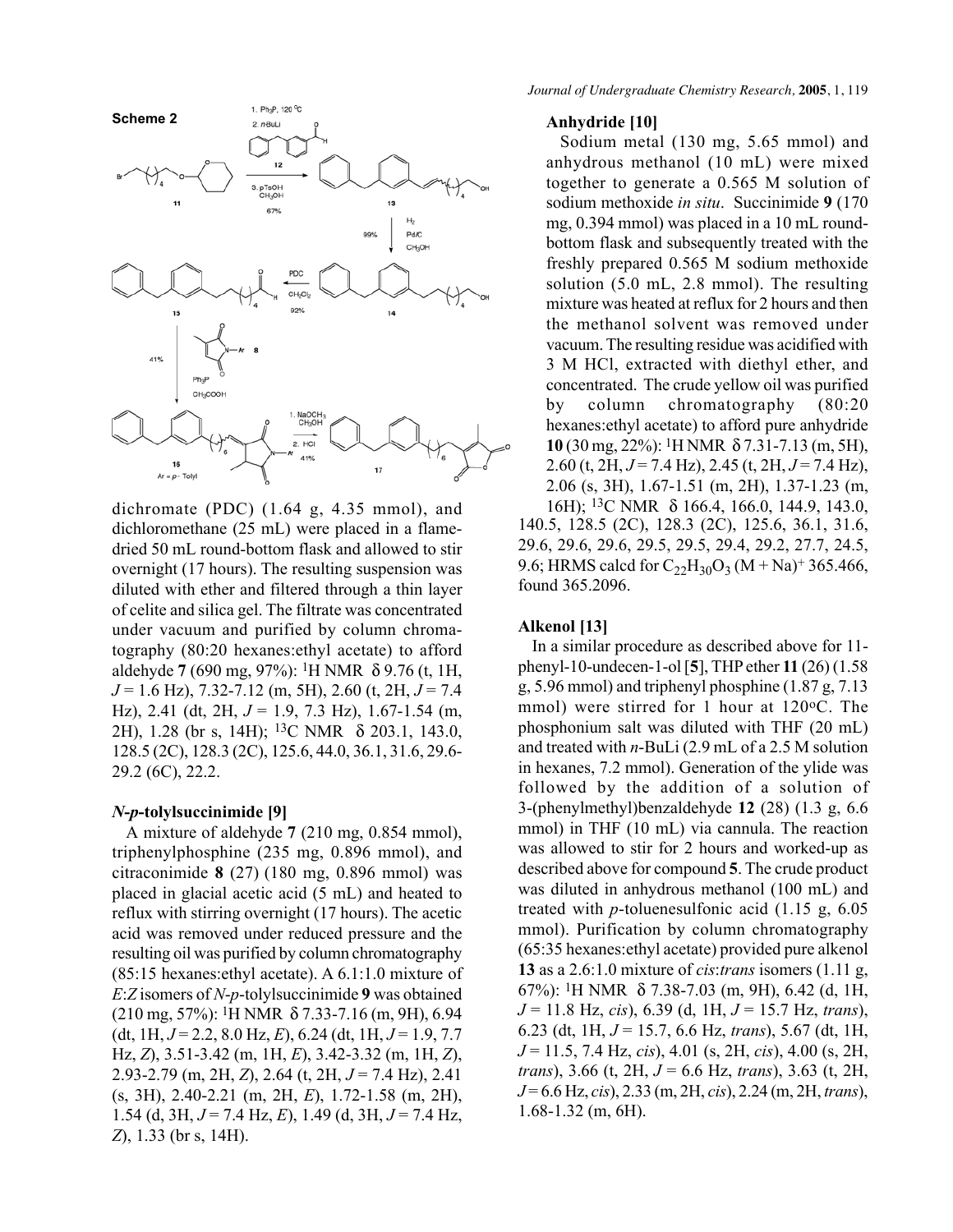*Journal of Undergraduate Chemistry Research,* **2005**, 1, 120

#### **3-(phenylmethyl)benzeneheptanol [14]**

Alkenol **13** (110 mg, 0.393 mmol), 5% palladium on carbon (120 mg, 0.0569 mmol), and methanol (4 mL) were stirred under a hydrogen atmosphere in a similar procedure as described for 11-phenyl-1 undecanol [**6**] above. Standard work-up provided alcohol **14** as a clear oil (420 mg, 83%): 1H NMR δ 7.37-7.18 (m, 6H), 7.09-7.01 (m, 3H), 4.00 (s, 2H), 3.65 (t, 2H, *J* = 6.6 Hz), 2.61 (t, 2H, *J* = 7.4 Hz), 1.80 (br s, 1H), 1.70-1.53 (m, 2H), 1.38 (br s, 8H); 13C NMR δ 143.1, 141.4, 141.1, 129.2, 129.1 (2C), 128.5 (2C), 128.5, 126.4, 126.3, 126.1, 63.1, 42.1, 36.0, 32.9, 31.5, 29.4 (2C), 25.7; HRMS calcd for  $C_{20}H_{26}O (M + Na)^+$  305.414, found 305.1875.

#### **3-(phenylmethyl)benzeneheptanal [15]**

Following the procedure described above for the preparation of aldehyde **7**, alcohol **14** (110 mg, 0.390 mmol), PDC (220 mg, 0.585 mmol), and dichloromethane (5 mL) were allowed to stir for 19 hours. Upon standard work-up and purification by column chromatography (80:20 ethyl acetate:hexanes), pure aldehyde **15** was isolated as a clear oil (100 mg, 92%): 1H NMR δ 9.80 (t, 1H, *J* = 1.7 Hz), 7.41- 7.25 (m, 6H), 7.15-7.08 (m, 3H), 4.06 (s, 2H), 2.67 (t, 2H, *J* = 7.4 Hz), 2.45 (dt, 2H, *J* = 1.7, 7.3 Hz), 1.76-1.64 (m, 4H), 1.47-1.39 (m, 4H); <sup>13</sup>C NMR δ 202.8, 143.0, 141.5, 141.2, 129.3, 129.1 (2C), 128.6 (2C), 128.6, 126.5, 126.3, 126.2, 44.0, 42.1, 36.0, 31.4, 29.2 (2C), 22.2.

#### *N***-***p***-tolylsuccinimide [16]**

Following the same procedure used to prepare *Np*-tolylsuccinimide **9**, a mixture of aldehyde **15** (270 mg, 0.964 mmol), triphenylphosphine (265 mg, 1.01 mmol), and citraconimide **8** (27) (203 mg, 1.01 mmol) was placed in glacial acetic acid (8 mL) and heated to reflux with stirring overnight (21 hours). The acetic acid was removed under reduced pressure. The resulting oil was purified by column chromatography (90:10 hexanes:ethyl acetate) and a 6.4:1.0 mixture of *E*:*Z* isomers of *N*-*p*-tolylsuccinimide **16** was obtained (181 mg, 41%): 1H NMR δ 7.38-7.23 (m, 10H), 7.12-7.06 (m, 3H), 6.96 (dt, 1H, *J* = 2.2, 8.0 Hz, *E*), 6.25 (dt, 1H, *J* = 1.9, 8.0 Hz, *Z*), 4.03 (s, 2H, *E*), 4.02 (s, 2H, *Z*), 3.52-3.42 (m, 1H, *E*), 3.44- 3.34 (m, 1H, *Z*), 2.97-2.83 (m, 2H, *Z*), 2.65 (t, 2H, *J* = 7.4 Hz), 2.43 (s, 3H, *E*), 2.42 (s, 3H, *Z*), 2.40- 2.24 (m, 2H, *E*), 1.75-1.61 (m, 2H), 1.56 (d, 3H, *J* = 7.4 Hz, *E*), 1.51 (d, 3H, *J* = 7.4 Hz, *Z*), 1.49-1.37 (m, 6H).

#### **Anhydride [17]**

Following the same procedure used to synthesize anhydride **10**, anhydride **17** was prepared from succinimide **16**. 15 mL of a freshly prepared 0.87 M sodium methoxide solution was added to succinimide **16** (181 mg, 0.389 mmol) and the mixture was heated at reflux for 3 hours. Removal of methanol under vacuum, acidification with 3 M HCl, and diethyl ether extraction provided a yellow oil which was purified by column chromatography (90:10 hexanes:ethyl acetate) to afford pure anhydride **17** (60 mg, 41%): 1H NMR δ 7.33-7.15 (m, 6H), 7.05- 6.98 (m, 3H), 3.97 (s, 2H), 2.57 (t, 2H, *J* = 7.7 Hz), 2.44 (t, 2H, *J* = 7.4 Hz), 2.06 (s, 3H), 1.66-1.50 (m, 4H), 1.38-1.28 (m, 6H); 13C NMR δ 166.3, 166.0, 144.8, 142.9, 141.4, 141.1, 140.5, 129.2, 129.0 (2C), 128.5 (2C), 128.4, 126.4, 126.2, 126.1, 42.0, 35.9, 31.4, 29.4, 29.2, 29.2, 27.6, 24.5, 9.6; HRMS calcd for  $C_{25}H_{28}O_3$  (M + Na)<sup>+</sup> 399.483, found 399.1915.

#### **Results and Discussion**

The preparation of anhydrides **10** (Scheme 1) and **17** (Scheme 2) were accomplished using similar reaction sequences. The synthesis of anhydride **10** began with 10-bromo-1-(tetrahydropyranyloxy) decane **4**, which was prepared in two known steps from commercially available 1,10-decanediol (26). Bromide **4** was subsequently converted to a phosphorus ylide upon treatment with triphenylphosphine followed by *n*-butyllithium. Addition of benzaldehyde to the ylide provided the desired Wittig product in high yield. The coupling proceeded smoothly except for one problem. Under the Wittig reaction conditions, some cleavage of the tetrahydropyranyl ether protecting group was observed. The resulting Wittig product was therefore not purified, but carried directly into the deprotection step. Treatment with *p*-toluenesulfonic acid converted all of the Wittig product to alkenol **5**, providing a 74% yield over the two steps. Alkenol **5** was isolated as a 1.7:1.0 mixture of *cis*:*trans* isomers (29) that was converted to a single compound, alcohol **6**, upon hydrogenation over palladium on carbon. With alcohol **6** in hand, a procedure previously developed to convert tetradecanol to chaetomellic anhydride A was employed to prepare anhydride **10** (7). Alcohol **6** was transformed to aldehyde **7** using a chromium oxidation. The aldehyde was condensed with known citraconimide **8** (27) under acidic conditions to yield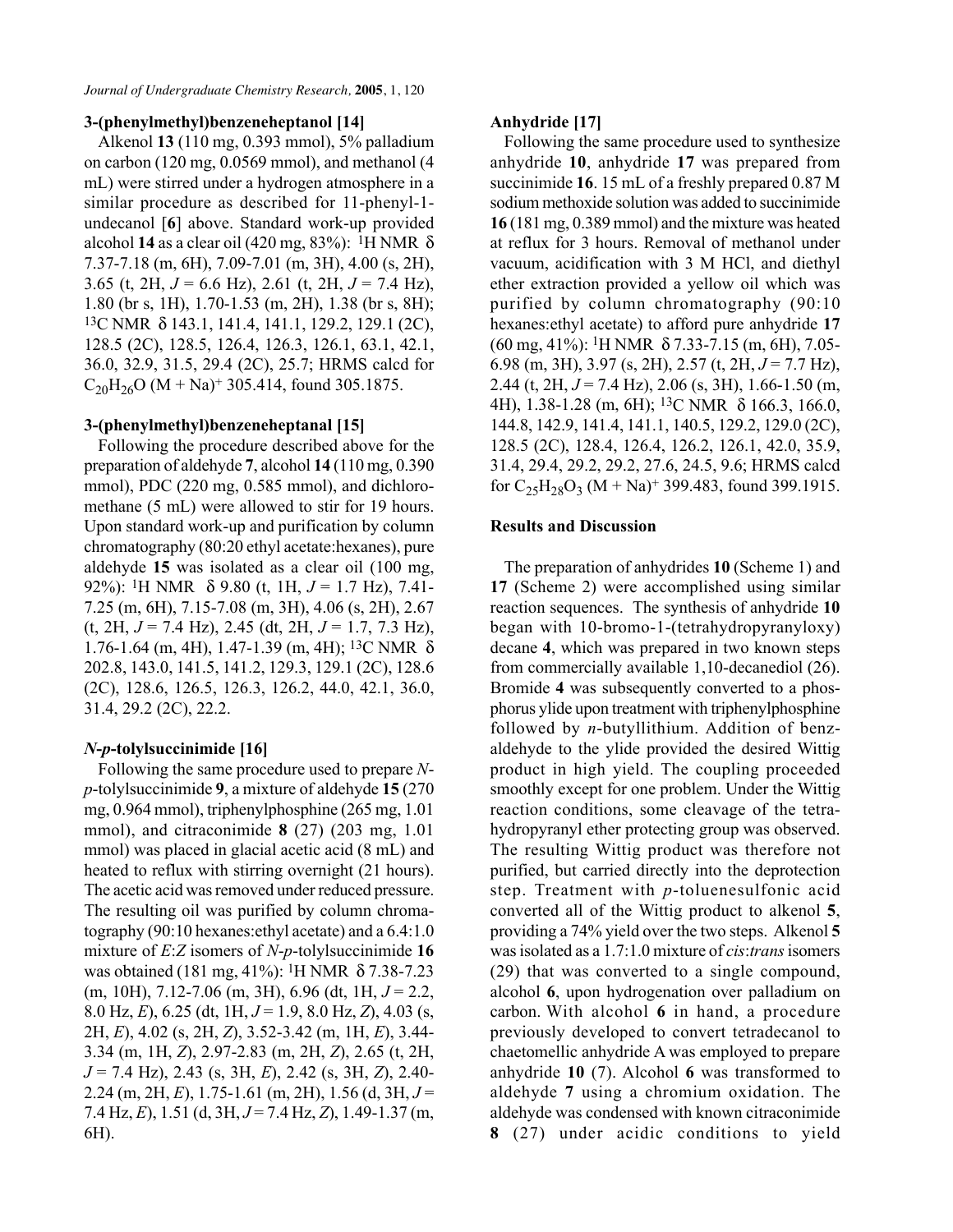*N*-*p*-tolylsuccinimide **9** as a 6.1:1.0 mixture of *E* and *Z* isomers (29). Treatment of the mixture with sodium methoxide in methanol followed by acidification resulted in the preparation of anhydride **10** in moderate yield.

Anhydride **17** was prepared using the same sequence as described above for anhydride **10**. There are only two differences in the synthetic sequences. First, anhydride **17** was synthesized from a shorter bromotetrahydropyranyl ether. Commerically available 1,6-hexanediol was used instead of 1,10 decanediol as a starting material to prepare 6-bromo-1-(tetrahydropyranyloxy)hexane **11** (26). Second, the Wittig reagent prepared from bromide **11** was coupled with 3-(phenylmethyl)benzaldehyde (**12**) instead of benzaldehyde. Aldehyde **12** was prepared in three steps from commercially available 3 bromobenzaldehyde (28). The Wittig product was deprotected and hydrogenated to alcohol **14** as described above. Once obtained, alcohol **14** was converted to anhydride **17** following the three step protocol established in synthesizing anhydride **10** from alcohol **6**.

#### **Conclusion**

In summary, two chaetomellic acid A analogues have been prepared, analogue **10**, incorporating one aromatic ring, and analogue **17**, incorporating two aromatic rings. Both of these compounds were prepared in eight linear steps with overall yields of 7.5% and 7.6% respectively. Although synthesized in the anhydride form, for bioassaying purposes, compounds **10** and **17** are chaetomellic acid A analogues. It has been shown that under typical assay conditions (pH 7.5), chaetomellic anhydride A opens up to the biologically active dicarboxylate form of chaetomellic acid A with no loss of FPTase activity (6). The same results should hold true for chaetomellic anhydride analogues **10** and **17**. Under basic bioassay conditions, they will be converted to the diacid salts of compounds **2** and **3** (Figure 1) *in situ*. In this manner, compounds **10** and **17** will serve as useful probes to investigate the importance of nonbonding interactions in enzymatic recognition of the hydrophobic "tail".

#### **Acknowledgment**

Financial support from a University of Minnesota RSEC grant is gratefully acknowledged.

#### **References**

- (1). C.J. Marshall. *Science*, **1993**, 259, 1865-1866.
- (2). M. Nigam, C.-M. Seong, Y. Qian, A.D. Hamilton;S.M. Sebti*. J. Biol. Chem.,* **1993**, 268, 20695-20698.
- (3). J.B. Gibbs, A. Oliff, and N.E. Kohl. *Cell,* **1994**, 77, 175-178.
- (4). M. Barbacid. *Annu. Rev. Biochem*., **1987**, 56, 779- 827.
- (5). A.M. Garcia, C. Rowell, K. Ackermann, J.J. Kowalczyk; M.D. Lewis. *J. Biol. Chem*., **1993**, 268, 18415-18418.
- (6). S.B. Singh, D.L. Zink, J.M. Liesch, M.A. Goetz, R.G. Jenkins, M. Nallin-Omstead, K.C. Silverman, G.F. Bills, R.T. Mosley, J.B. Gibbs, G. Albers-Schonberg; R.B. Lingham. *Tetrahedron*, **1993**, 49, 5917-5926.
- (7). S.B. Desai; N.P. Argade. *J. Org. Chem*., **1997**, 62, 4862-4863.
- (8). N.P. Argade; R.H. Naik. *Bioorg. Med. Chem*., **1996**, 4, 881-883.
- (9). A.M. Deshpande, A.A. Natu; N.P. Argade*. J. Org. Chem*., **1998**, 63, 9557-9558.
- (10). A. Kar; N.P. Argade*. J. Org. Chem*., **2002***,* 67, 7131- 7134.
- (11). S.B. Singh. *Tetrahedron Lett*., **1993**, 34, 6521-6524.
- (12). E.S. Ratemi, J.M. Dolence, C.D. Poulter; J.C. Vederas*. J. Org. Chem*., **1996**, 61, 6296-6301.
- (13). M.J. Kates; J.H. Schauble. *J. Org. Chem*., **1996***,* 61, 4164-4167.
- (14). R.M. Slade; B.P. Branchaud*. J. Org. Chem*., **1998**, 63, 3544-3549.
- (15). S. Poigny, M. Guyot; M. Samadi. *J. Chem. Soc. Perkin Trans. 1,* **1997**, 2175-2177.
- (16). D.V. Patel, R.J. Schmidt, S.A. Biller, E.M. Gordon, S.S. Robinson; V. Manne. *J. Med.Chem*., **1995**, 38, 2906-2921.
- (17). M.S. Kang, D.M. Stemerick, J.H. Zwolshen, B.S. Harry, P.S. Sunkara; B.L. Harrison. *Biochem. Biophys. Res. Commun*., **1995**, 217, 245-249.
- (18). D.R. Mangin, S.A. Biller, J.K. Dickson, Jr., J.V. Logan, R.M. Lawrence, Y. Chen, R.B. Sulsky, C.P. Ciosek, Jr., T.W. Harrity, K.G. Holibois, L.K. Kunselman, L.C. Rich; D.A. Slusarchyk. *J. Med. Chem*., **1995**, 38, 2596-2605.
- (19). D.L. Pompliano, E. Rands, M.D. Schaber, S.D. Mosser, N.J. Anthony; J.B. Gibbs. *Biochemistry*, **1992**, 31, 3800-3807.
- (20). A.R.P.M. Valentijn, O. van den Berg, G.A. van der Marel, L.H. Cohen; J.H. van Boom. *Tetrahedron*, **1995**,